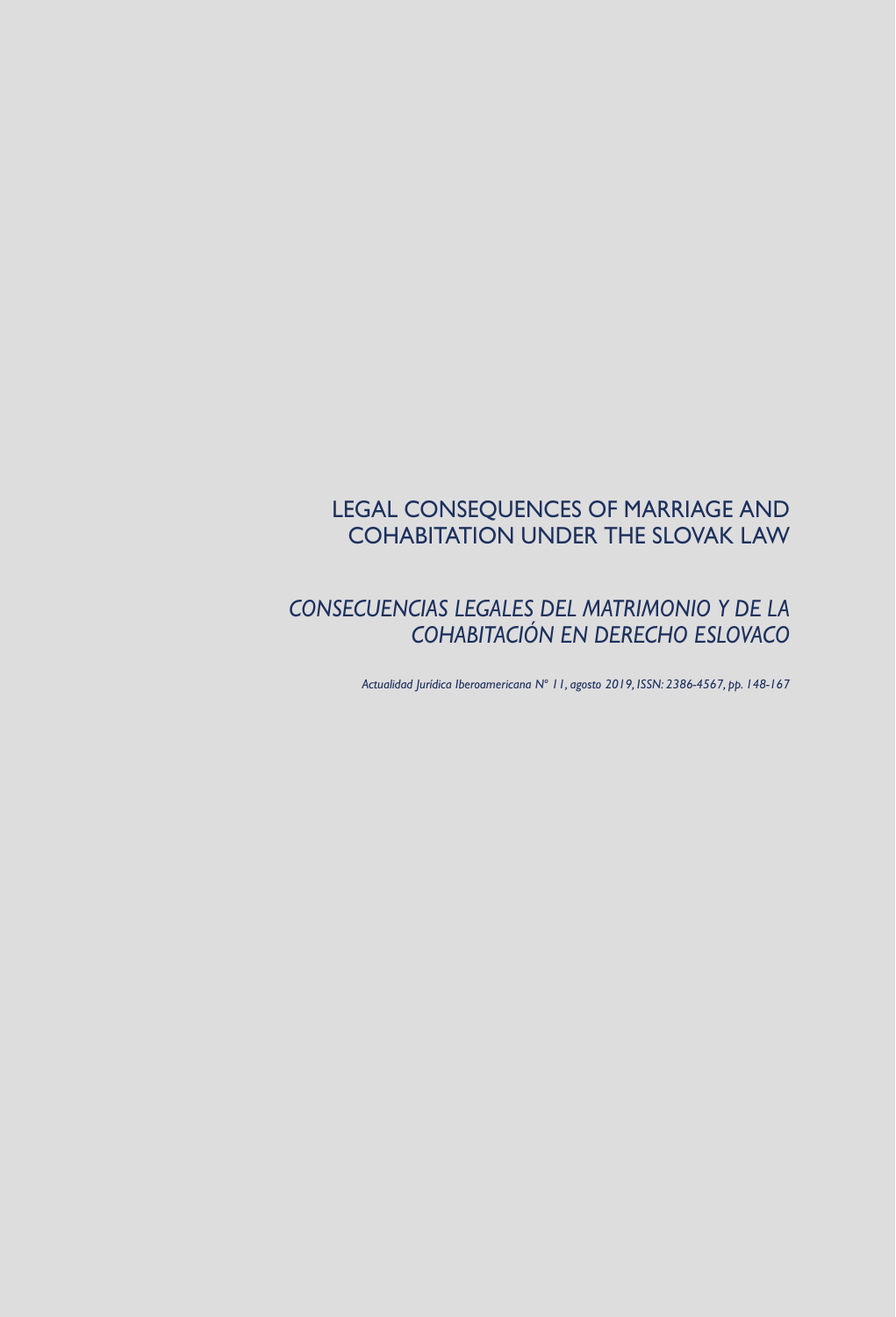Lenka DUFALOVÁ, Tamara ČIPKOVÁ y Katarína BURDOVÁ

ARTÍCULO RECIBIDO: 8 de mayo de 2019 ARTÍCULO APROBADO: 1 de julio de 2019

RESUMEN: The paper analyses legal consequences of marriage and cohabitation under the Slovak law. It focuses on the constitutional definition on marriage, possibility of same-sex couples to enter into marriage and on different status of married and unmarried couples in the field of private law (civil law, family law, succession law), as well as in public law. Second part of the paper analyses same-sex marriage, registered partnership and cohabitation from the perspective of the Slovak private international law. Paper gives answers to the questions whether a same-sex couple of foreigners would be allowed to get married before the Slovak authorities, whether the Slovak authorities would recognise same-sex marriage formed abroad and how Slovak private international law would deal with registered partnership and cohabitation.

PALABRAS CLAVE: Marriage; cohabitation; rights and obligations; private international law; Slovak law.

ABSTRACT: *El trabajo analiza las consecuencias legales del matrimonio y de la convivencia en el Derecho*  eslovaco. Se centra en la definición constitucional sobre el matrimonio, la posibilidad de que las parejas del *mismo sexo contraigan matrimonio y sobre el diferente estado de las parejas casadas y solteras en el campo del Derecho privado (Derecho civil, Derecho de familia, Derecho de sucesiones), así como en el del Derecho público. La segunda parte del artículo analiza el matrimonio entre personas del mismo sexo, la unión de hecho registrada y la cohabitación desde la perspectiva del Derecho internacional privado eslovaco. El trabajo da respuestas a las preguntas sobre si una pareja de extranjeros del mismo sexo podría casarse ante las autoridades eslovacas, sobre si las autoridades eslovacas reconocerían el matrimonio entre personas del mismo sexo celebrado en el extranjero y de cómo el Derecho internacional privado eslovaco trataría a la unión de hecho registrada y a la convivencia.*

KEY WORDS: *Matrimonio; cohabitación; derechos y obligaciones; Derecho Internacional Privado, Derecho eslovaco.*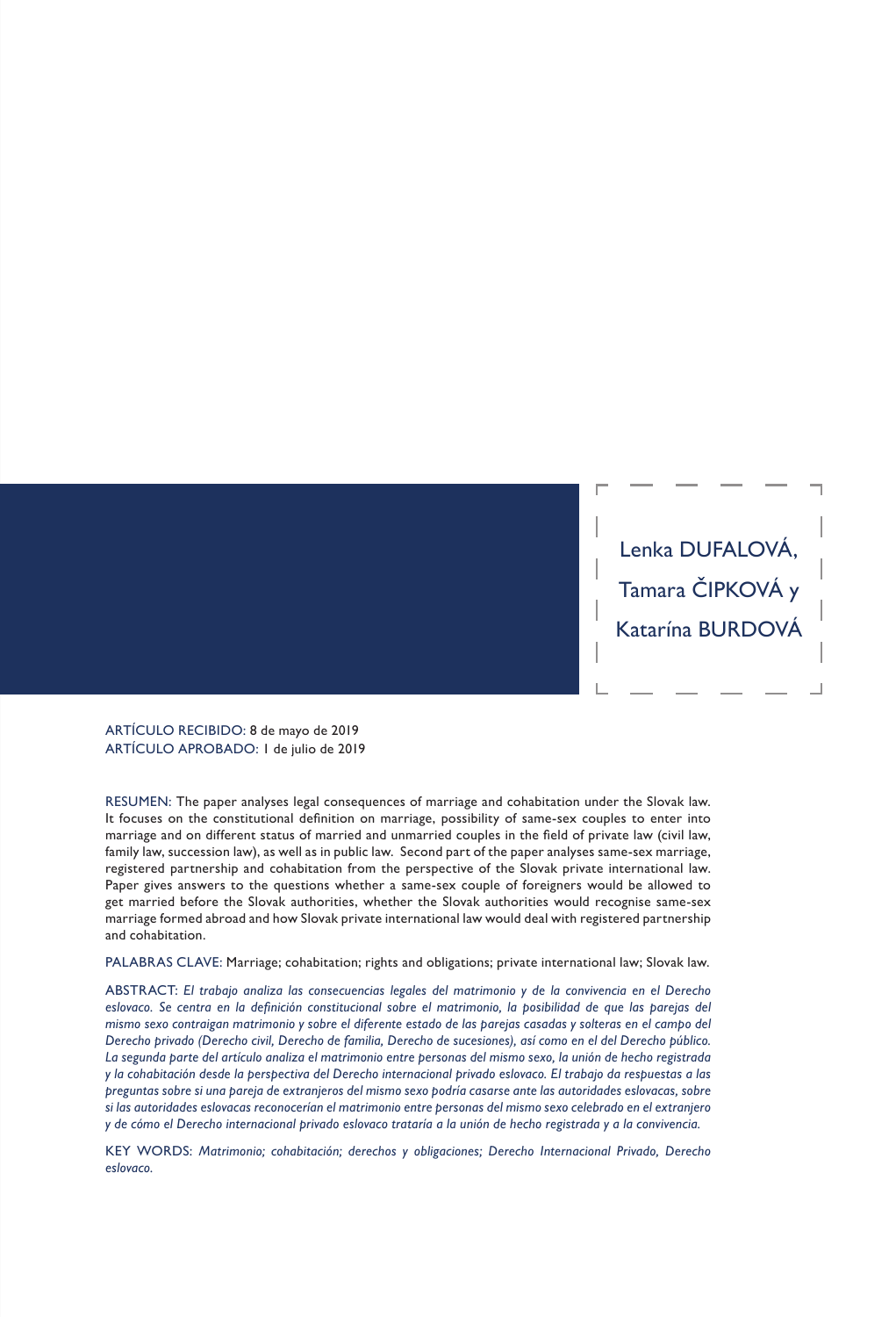SUMARIO.- I. INTRODUCTION.- II. MARRIAGE AS A UNIQUE UNION BETWEEN A MAN AND A WOMAN.- III. COHABITATION.- IV. MARRIAGE, REGISTERED PARTNERSHIP AND SLOVAK PRIVATE INTERNATIONAL LAW.- 1 Access of same-sex Couples to marriage under the Slovak Private International Law.- 2. Recognition of same-sex marriage celebrated abroad and the Slovak Private International Law.- 3 Registered partnership and cohabitation under the Slovak Private International Law.- V. CONCLUSION.

#### I. INTRODUCTION.

The Act No. 36/2005 Coll. on Family, as amended (hereinafter referred to as the Family Act), is the basic legal regulation governing the personal status of natural persons in the Slovak Republic. The Family Act governs marriage, relationships between parents and their children and other relatives, alimony, adoption and contains legal rules for determining paternity. The property relations between the spouses are governed by a different legal regulation - Act No. 40/1964 Coll. the Civil Code, as amended (hereinafter referred to as the Civil Code). Neither the Family Act nor any other Slovak legal regulation governs the relationships between persons living in a voluntary cohabitation, which is not a marriage. These informal relationships of same sex or opposite sex couples do not have a comprehensive legal regulation in Slovakia; they are not recognized by the state and are not subject to registration.

Article 2 of the Family Act introduces one of the basic principles of Slovak family law and an important rule of interpretation<sup>1</sup>: "a family established through the marriage is the fundamental unit of the society. The society shall protect all forms of families". This provision follows Article 41 para. 1 of the Constitution of the Slovak Republic, under which "marriage is a unique union between a man and

• Lenka Dufalová

- Tamara Cipková Mgr: PhD. Assistant professor at the Faculty of Law, Commenius University Bratislava, The Slovak Republic. Correo electrónico: Tamara.cipkova@flaw.uniba.sk
- Katarína Burdová

<sup>1</sup> Pavelková, B.: *Zákon o rodine,* Commentary, 2nd Edition, C.H.BECK, Bratislava, 2013, p. 3.

Mgr., PhD. Assistant professor at the Faculty of Law, Commenius University Bratislava, The Slovak Republic. Correo electrónico: Lenka.dufalova@flaw.uniba.sk

JUDr., PhD. Assistant professor at the Faculty of Law, Commenius University Bratislava, The Slovak Republic. Correo electrónico: Katarina.burdova@flaw.uniba.sk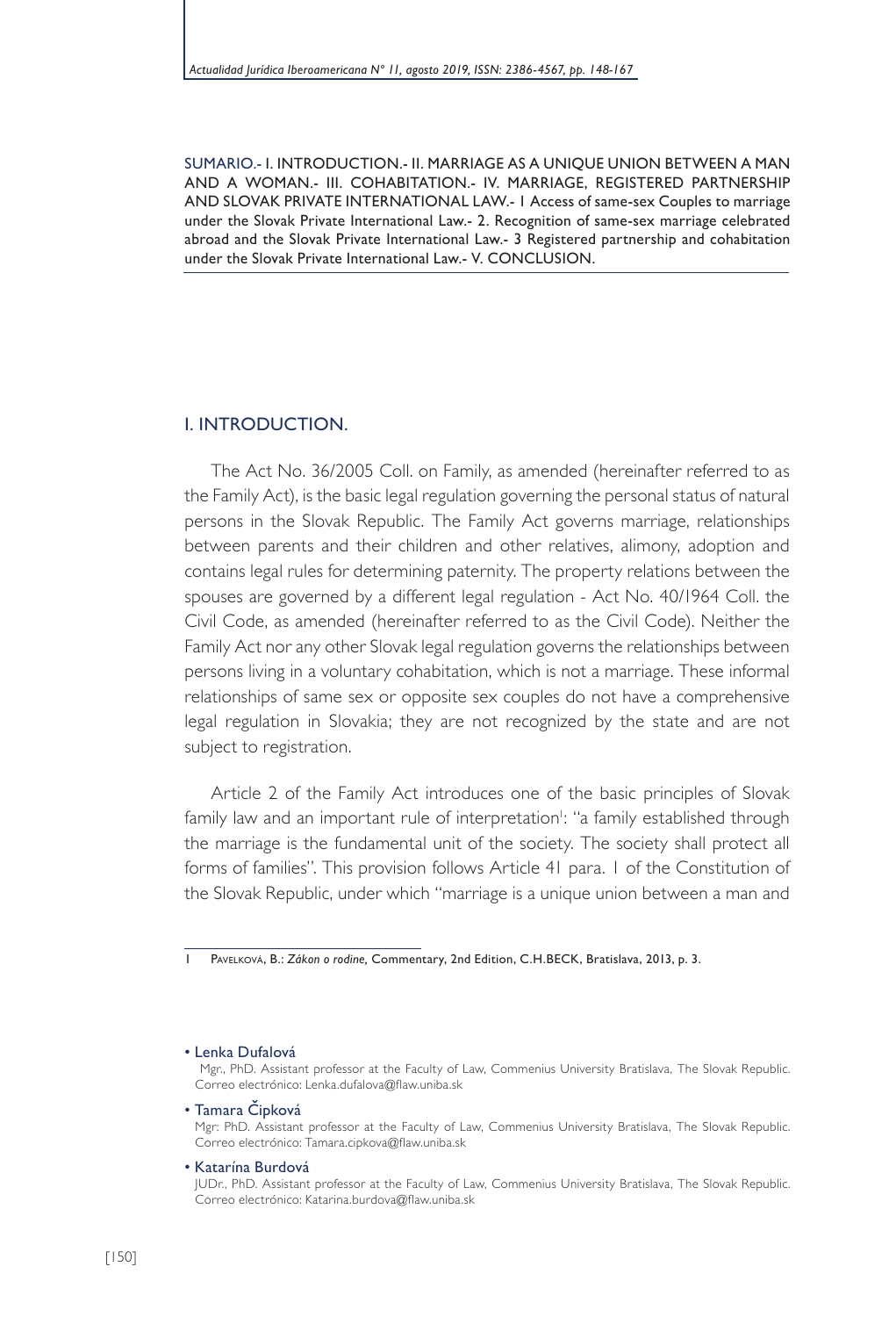a woman. The Slovak Republic comprehensively protects and cherishes marriage for its own good. Matrimony, parenthood, and family shall be protected by the law. Special protection of children and minors shall be guaranteed." These provisions indicate that the institution of a traditional heterosexual marriage has a privileged position in the Slovak law, but also that the Slovak law guarantees the protection of "all" forms of family, "irrespective of their basis if they provide a sense of safety and solidarity to their members'' $^{\rm 2}$  including stable cohabitation $^{\rm 3}$ .

In recent years, we have been witnessing a crisis of the traditional family based on heterosexual marriage in Slovakia, which is reflected in the growing trend of cohabitations<sup>4</sup> and a relatively high divorce rate<sup>5</sup>. At the same time, we are witnessing repeated and unsuccessful legislative attempts to grant same-sex couples access to marriage or at least to a specific form of legal recognition of their relationship.

Nevertheless, the Slovak legal order doesn´t contain a special legal institute which would be an alternative to the marriage for same sex couples, nor an institute which would comprehensively cover the legal status, rights and duties of cohabitants. However, it cannot be said that the Slovak legislation ignores factual cohabitation of same sex or opposite sex couples or their existence is without any legal consequences<sup>6</sup>.

This paper focuses on legal consequences of cohabitation in Slovakia in comparison to legal consequences of marriage and provides an overview of legislative attempts to establish a specific legal framework for the same-sex cohabitation. It also analyzes cohabitation from the perspective of the private international law.

<sup>2</sup> Pavelková, B.: *Zákon o rodine,* cit., pp. 1-2.

<sup>3</sup> Králičková, Z.: *Autonomie vůle v rodinném právu v česko- italském porovnání,* Masarykova Univerzita, Brno, 2003, p. 81.

<sup>4</sup> A 90,000 couples declared cohabitation in the last Slovak census in 2011, which was an increase by 60,000 couples when compared to 2001. This rapid increase may be affected by the fact that compared to 2001, the 2011 census also considered couples that lived together, but do not have the same permanent residence. Source: Šprocha, B., Vaňo, B., Bleha, B.: *Prognóza vývoja rodín a domácností na Slovensku do roku 2030,* INFOSTAT, Bratislava, 2014, p. 52.

<sup>5</sup> In 2006 were divorced the most marriages the biggest number of divorces since the establishment of the independent Slovak Republic on January 1, 1993, when there were 49 divorces for every 100 marriages. The number of divorces has been slightly decreasing since 2010. In 2018 there were 30.7 divorces for every 100 marriages. Source: Statistical Office of the Slovak Republic.

<sup>6</sup> Pavelková, B., Kubíčková, G., Čečotová, V.: *Zákon o* rodine*,* Commentary, Heuréka, Šamorín, 2005, p. 13.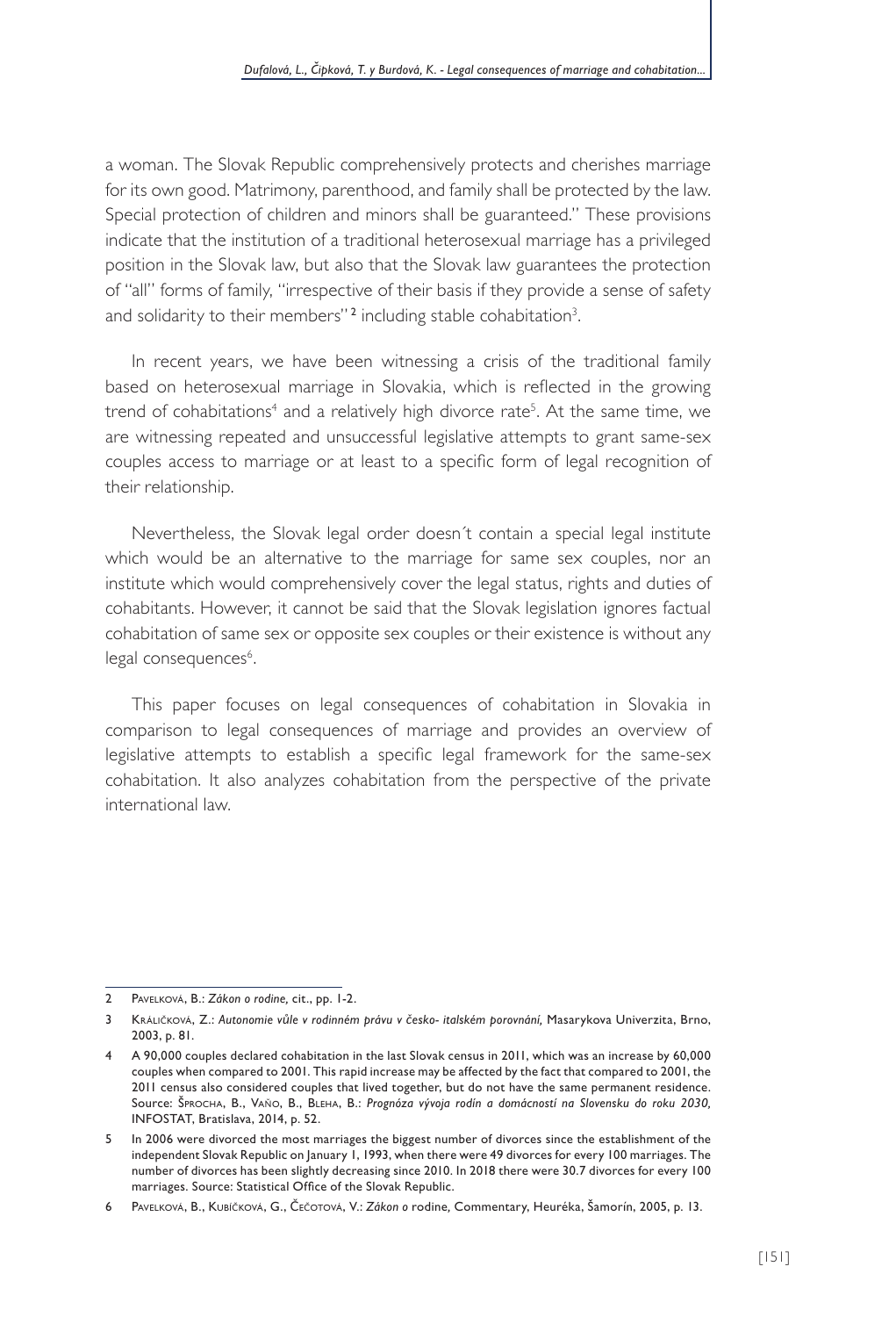#### II. MARRIAGE AS A UNIQUE UNION BETWEEN A MAN AND A WOMAN.

Opposite sex marriage is the only legally recognized formal union of two persons in the Slovak Republic and it enjoys specific constitutional protection<sup>7</sup> which was introduced by The Constitutional Act No. 161/2014 Coll., changing and supplementing the Constitution of the Slovak Republic No. 460/1992 Coll. as amended, effective since September 1, 2014.

Any future legislative amendment which would change the constitutional definition of marriage as a union between a man and a woman to a union between two persons regardless of their gender could be adopted with the consent of a three-fifths majority of all the Members of Parliament<sup>8</sup>. However, if the Slovak legislator decided to introduce specific legal category other than marriage with the purpose to legally recognize and protect same sex unions the consent only of more than half of the Members of Parliament would be required<sup>9.</sup>

Slovak law links some major legal consequences exclusively with the marriage. For example the establishment of a special matrimonial ownership regime, tenancy by the entirety<sup>10</sup>. Tenancy by the entirety comprises all property that may be owned and acquired by any of the spouses during the marriage<sup>11</sup>. Things in the tenancy by the entirety shall be used commonly by both spouses; they will also jointly bear the costs of the things or costs connected with their use and maintenance. The ordinary matters regarding the common property may be arranged by each of the spouses. Other matters require the consent of both spouses, otherwise the legal act is invalid. Both spouses are jointly and severally entitled and liable for legal acts relating the common property.

A mutual maintenance duty is exclusively established between the spouses. The extent of maintenance duty shall be determined so that material and cultural level of both spouses is principally the same $12$ . In addition, in case of a divorce, the spouse who is not able to earn living on his or her own may ask the former spouse to maintain him adequately according to his or her abilities, possibilities and property condition.<sup>13</sup> In comparison, there are no such mutual maintenance

12 § 71 of the Family Act.

<sup>7</sup> Article 41 para. 1 of the Constitution of the Slovak Republic: "Marriage is a unique union between a man and a woman. The Slovak Republic shall broadly protect and help its wellbeing."

<sup>8</sup> Article 84 para. 4 of the Constitution of the Slovak Republic.

<sup>9</sup> Article 84 para. 1 and 2 of the Constitution of the Slovak Republic.

<sup>10 § 143</sup> and later of the Civil Code.

<sup>11</sup> "…except for property acquired by inheritance or donation as well as things whose nature indicates that such serve the personal needs, or the exercise of a profession of only one of the spouses, and things returned within the scope of the regulations governing property restitution to the ownership of one of the spouses who had the thing in his ownership prior to entering into the marriage or to whom the thing was returned as a legal successor of the original owner."

<sup>13 § 72</sup> of the Family Act.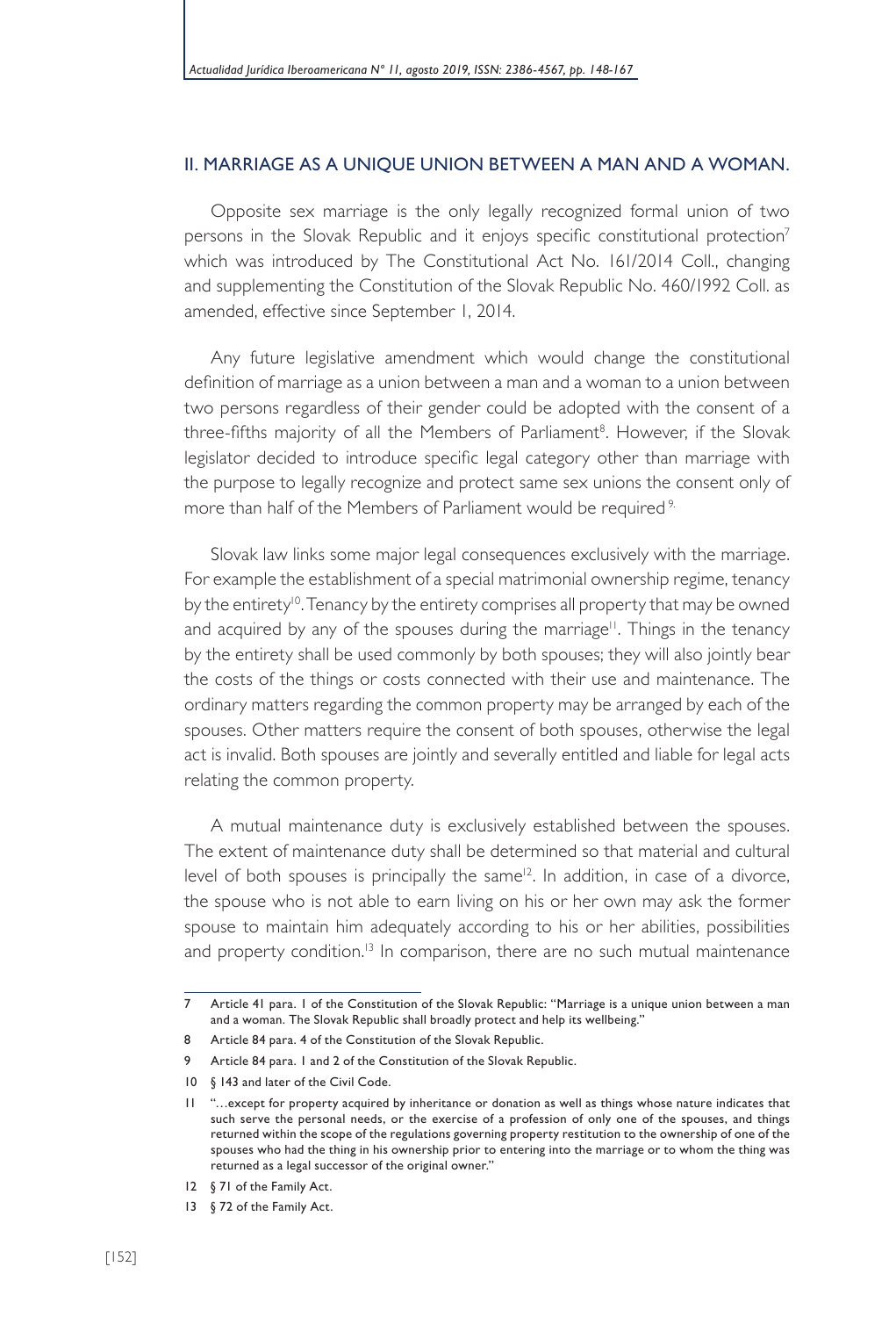duties between partners or former partners living only in cohabitation under the Slovak law<sup>14</sup>.

Spouses are prioritized as adoptive parents in cases of child adoption. According to the provision § 100 para. 1 of the Family Act, a child may be adopted by "spouses, by one spouse living with one of the adopted child's parents in marriage or by a survivor of an adopted child's parent or adoptive parent." A single person can be an adoptive parent only exceptionally and under the condition that the adoption will be in the child's interest. The Family Act does not define a single person for the purposes of adoption, but when we interpret provisions of the Family Act teleologically, it can be assumed that a single person is any unmarried person.<sup>15</sup> This means in practice that in case of an unmarried couple, only one of the partners can become an adoptive parent of a child registered in the birth certificate and his or her partner can participate on child´s upbringing only factually. In this way, respecting recent legal state, in a same-sex cohabitation it will also be only one of the partners officially registered as a parent of a child.

The Slovak law prefers marriage also in the issue of determination of fatherhood. According to the Family Act, "the mother's spouse is presumed to be the father if the child was born during the period from entrance into the marriage to the lapse of the three hundredth day after the termination of the marriage or after declaration of its invalidity"<sup>6</sup>. This presumption may be rebutted only by court action. The fatherhood in case of unmarried parents may be determined by a consent declaration of parents done before the register office or before the court. If there is no consent declaration, the court may determine the fatherhood<sup>17</sup>.

A surviving spouse enjoys a priority status in case of statutory succession. He or she inherits in the first group an equal share with the children of the deceased. If the deceased did not have any children, the spouse is moved into the second group, where he or she always inherits at least half of the inheritance and the second half is divided in equal shares among the parents of the deceased and persons who lived with the deceased in a common household for at least one year prior to their death thus maintaining a common household or who were dependent on the maintenance by the deceased. Under this definition we include cohabitants which means they inherit in the second group together with the spouse and parents of the deceased. If the spouse and/or parents of the deceased do not inherit, cohabitant cannot inherit in the second group but moves into the third group

<sup>14</sup> The contribution to maintenance and coverage of several costs of an unmarried mother in § 74 Family Act is a specific one. This type of maintenance duty can be granted only to a mother of a child, who is not married to the father of the child and only for a period no longer than two years after the child´s birth.

<sup>15</sup> Compare Pavelková, B.: *Zákon o rodine,* cit., p. 591.

<sup>16</sup> § 85 Section 1 of the Family Act.

<sup>17</sup> § 90 and later, § 94 and later of the Family Act; § 104 and later of Civil Non-Contentious Procedure Code.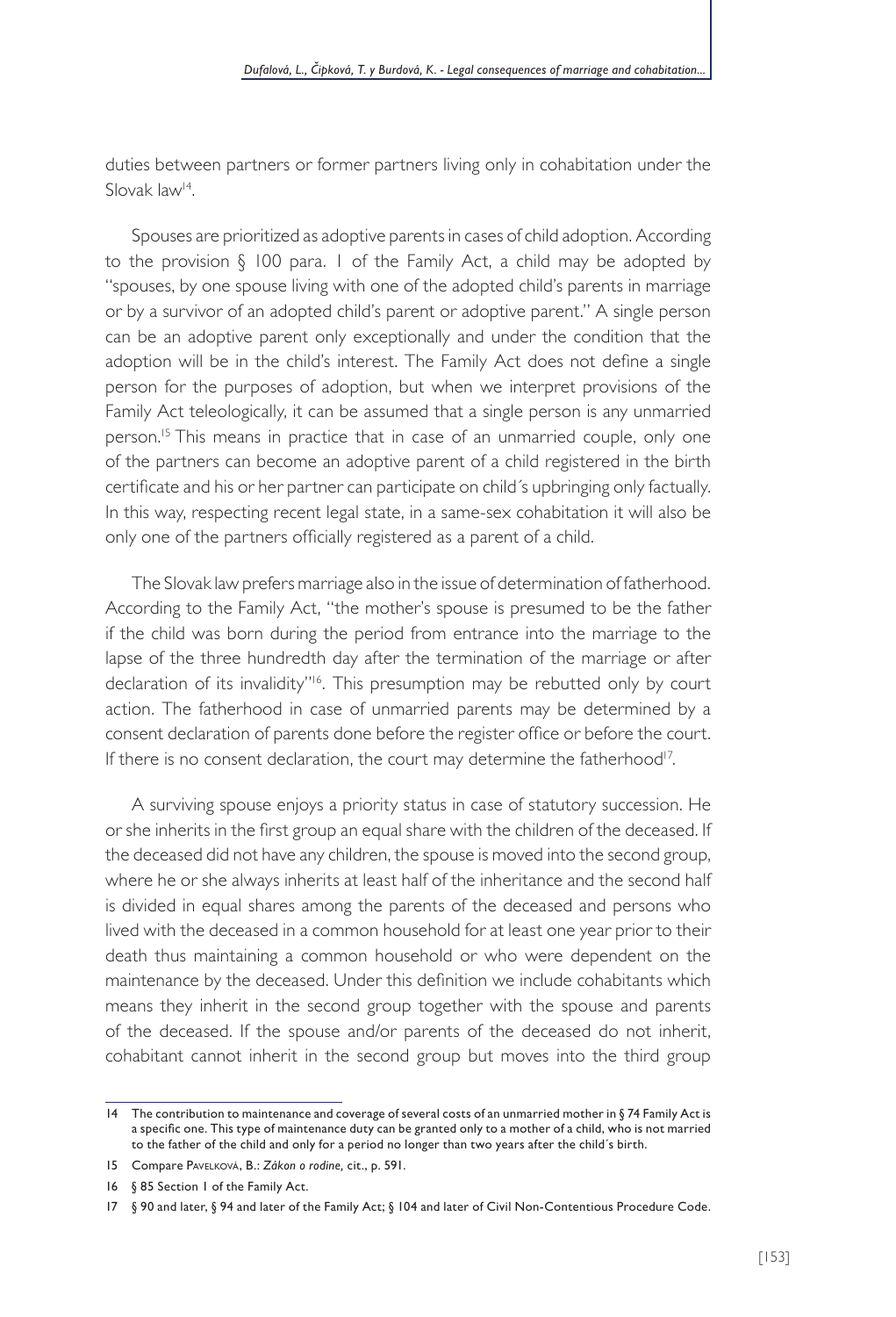and inherits together with the siblings of the deceased in equal shares<sup>18</sup>. If the siblings do not inherit, the cohabitant can inherit the entire inheritance only in the third group. The deceased may dispose with his or her property by a will but the minor descendants shall obtain at least as much as their statutory share and adult descendants shall obtain at least one half of their statutory share, unless they are disinherited or ex lege excluded from inheritance<sup>19</sup>.

After the death of the individual, the right to the protection of their personal rights may be only exercised by his or her spouse and children or by his or her parents if the person has neither a spouse, nor any children<sup>20</sup>. The surviving cohabiting partner is not entitled to assert such right after the death of his or her partner.

From the point of public law, the spouses are entitled to several rights and privileges. For example according to The Income Tax Act, the tax base calculated from the income of a person shall be reduced by tax allowance per spouse.<sup>21</sup> According to the Social Insurance Act, the spouse is entitled to care allowance on the ground of personal and all-day nursing care of the sick spouse who is in need of nursing care claimed by the medical specialist<sup>22</sup>. The spouse has also the right to access the medical file after the death of his or her spouse. The same right has an adult, who lived together with the deceased in time of his or her death, but only in case that there is no spouse, child or parent of deceased. The right to access the medical file is guaranteed also to a person authorized on the basis of a written authorization that could be a spouse, a cohabitant or any other person<sup>23</sup>.

A certain disadvantage of the marriage when compared to cohabitation may be seen upon the termination of the cohabitation. When both spouses are alive, a valid marriage ends only by the court decision $^{24}$ . There is no legal entitlement to divorce and it depends on a court consideration whether the legal preconditions for the divorce have been fulfilled. In this respect, it is much easier to end the cohabitation. There are no formal procedures that would need to be followed. Likewise, in relation to the regulation of the exercise of parental responsibility to the child after the divorce, the court intervenes in the event of the divorce itself. Before issuing a decision on the divorce of spouses having a minor child, the court shall regulate the parental responsibility to the child after the divorce. A

<sup>18</sup> Pavelková, B.: *Manželské právo,* Právnická fakulta Univerzity Komenského v Bratislave, Bratislava, 2003, pp. 17-19.

<sup>19</sup> § 469, § 469a, § 479 of the Civil Code.

<sup>20</sup> § 15 of the Civil Code.

<sup>21 § 11</sup> Section 3, 4, 5 of the Income Tax Act.

<sup>22</sup> § 39 Section 1 letter a) of the Social Insurance Act.

<sup>23</sup> § 25 of the Health Care Act.

<sup>24</sup> § 22 and later of the Family Act; § 92 and later of the Civilian Out-of-Court Order.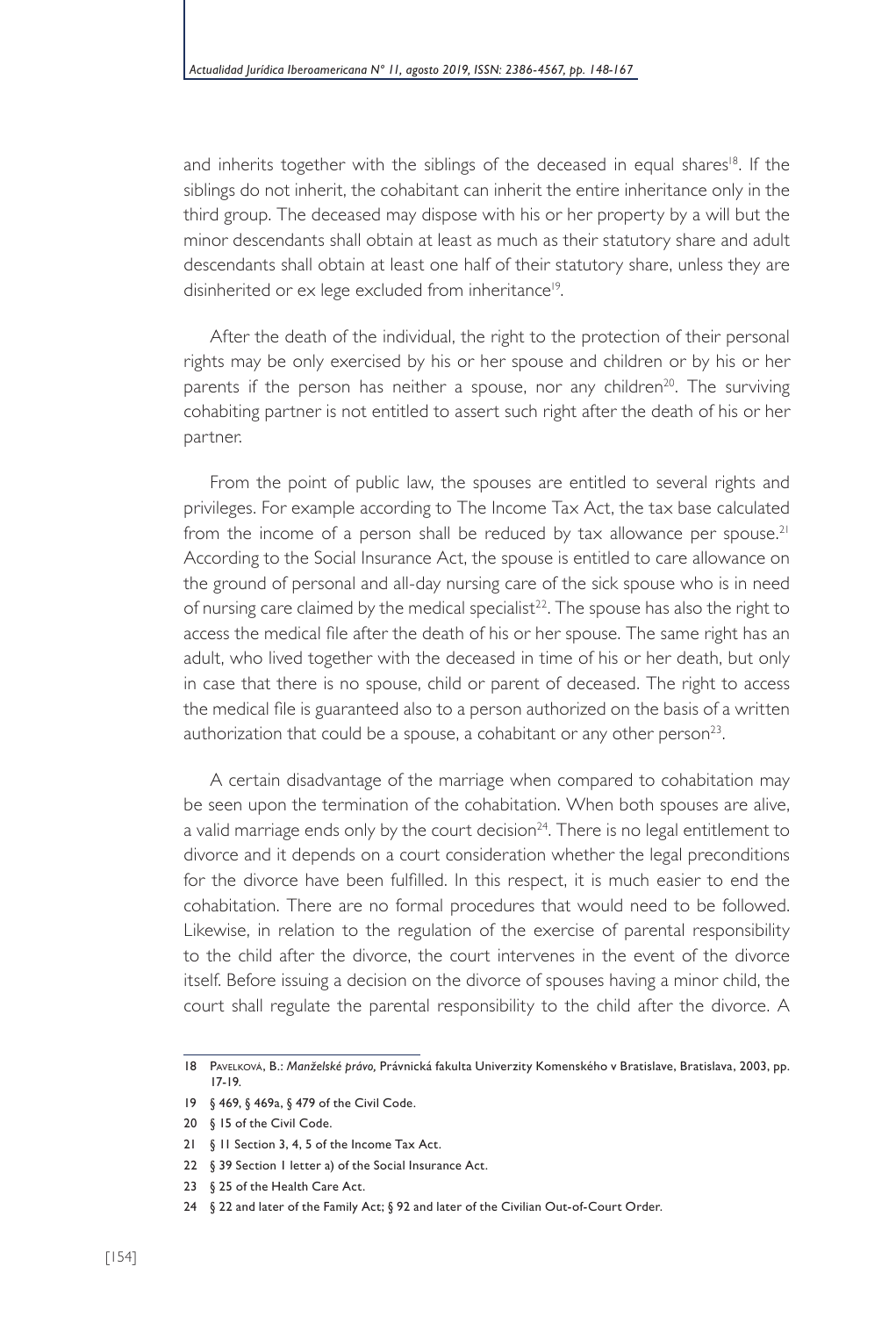decision regulating the exercise of parental responsibility may be replaced with an agreement of the parents. The validity of such agreement requires a consent of the court<sup>25</sup>. The unmarried parents of the child who do not live together can agree on exercise of parental rights and obligations, court approval of such agreement is not mandatory. The court decision is necessary only if unmarried parents are not able to come to an agreement<sup>26</sup>.

#### III. COHABITATION.

The term cohabitation is used to describe a "informal, factual living of a man and a woman without marriage"<sup>27</sup>. There is no special legal institute (registered partnership or civil union) established in the Slovak legal order for this type of coexistence. Therefore, it is necessary to apply legal provisions referring to the "household" or a "close person" or "persons living together" to identify particular legal consequences of cohabitation according to the Slovak law. When we define rights and obligations of cohabitating couples through the above mentioned terms, it is not significant whether they are of the same or opposite sex. However, the significant difference is that opposite sex couples can freely choose between cohabitation and marriage, whereby Slovak law does not provide access to any form of legal recognition for same sex couples.

The undeniable fact is that same sex couples have been trying to get access to marriage, or at least to alternative form of legal recognition of their union. The long-term nature of these efforts can be observed through legislative attempts to formally recognize same sex unions. Several proposals dealing with the issue of same sex registered partnerships have been submitted to the National Council of the Slovak Republic, but without any success. The first draft of the act was submitted to the legislative body in 1997 as a Draft of Registered Same Sex Partnerships Act. This draft, as well as the Draft of Life Partnership Act from 2001, included only the legal regulation of same sex registered partnership; it did not include the possibility for same sex couples to get married. Nevertheless, the process of formation of a registered partnership, as well as its legal consequence were largely inspired by the legal regulation of marriage. The Draft of Registered Partnership Act essentially equated same sex life partnership to marriage when proposed specific tenancy by the entirety regime between partners, specific regime for common flat renting or mutual maintenance duty between partner<sup>28</sup>. However, these proposals excluded registered partners from the possibility to adopt a child (with the exception of

<sup>25</sup> § 24 Section 1, 3 of the Family Act.

<sup>26</sup> § 36 Section 1 Family Act.

<sup>27</sup> Gregorová, Z., Králičková, Z.: "Nesezdané soužití v právním řádu České republiky", *Právní rozhledy*, 1998, vol. 6, num. 5, p. 211.

<sup>28</sup> Mentioned only demonstratively.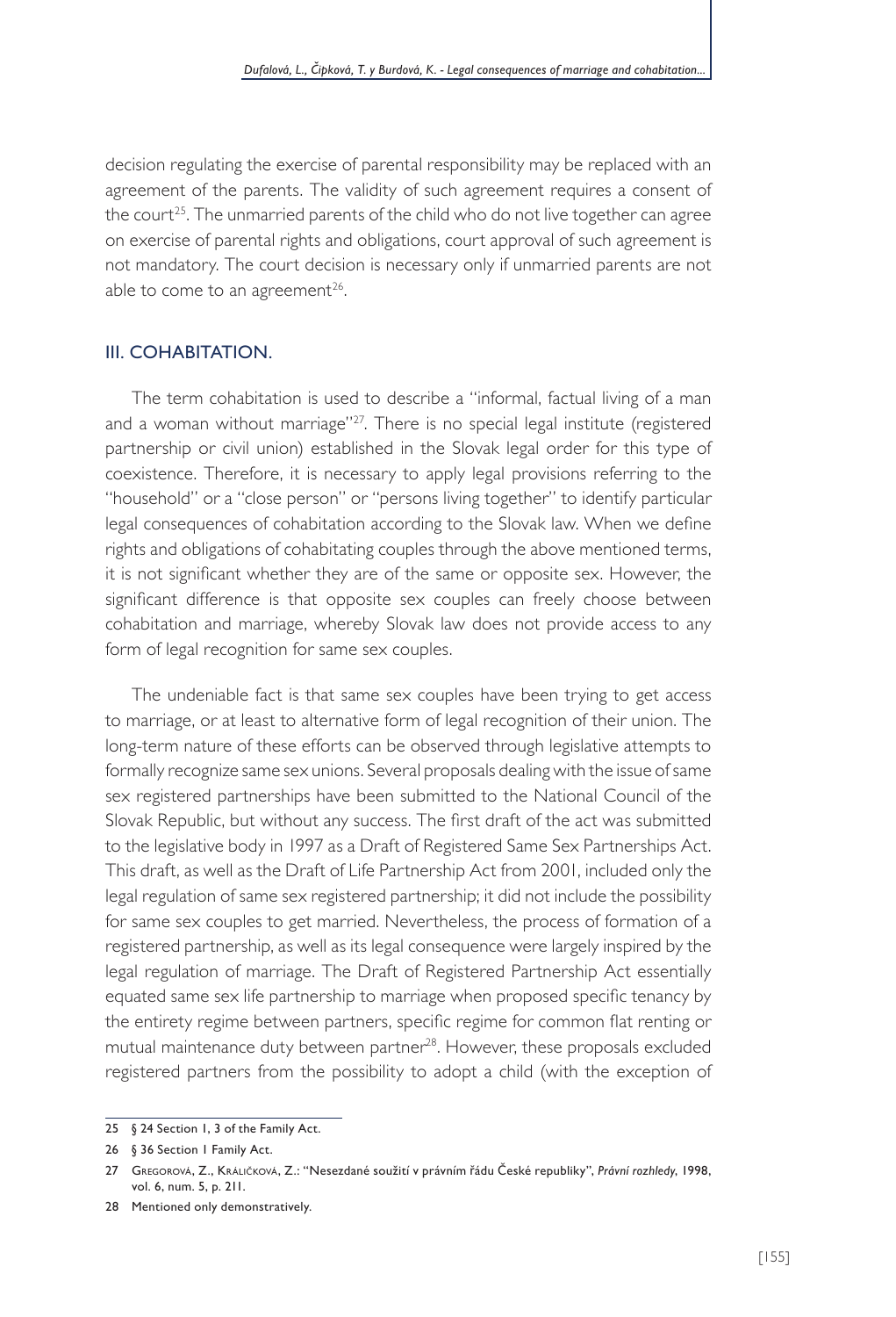the second-parent adoption, i.e. adoption of a partner´s biological child without terminating the first parent's legal status as a parent).

The Draft of Registered Partnership Act submitted in 2012 proposed only a few modifications, especially in the regulation of ownership, but it was discussed in the National Council of the Slovak Republic only in the  $1<sup>st</sup>$ of the three readings. All the legislative initiatives have one thing in common, namely that the registered partnership was limited only to same sex couples. It can be only assumed that it is a reaction to the case law of the ECHR, which held that allowing access to registered partnership only to opposite sex couples and not to same sex couples is a violation of Article 14 of the Convention together with Article 8 of the Convention<sup>29</sup>.

In 2018 a draft of Act, which amends the Civil Code, was submitted to the National Council of the Slovak Republic. This draft proposed the introduction of a partnership cohabitation and its regulation by the Civil Code and not by the Family Act, which governs marriage. Partnership cohabitation was defined as a union of two natural persons regardless of their sex which compared to marriage would be formed on the basis of consenting declaration of the partners in the form of a notarial record. It was proposed to limit the rights and duties of the partners to the area of inheritance, the care allowance and the right to access the partner medical file after the death of the partner. This legislative effort was still as unsuccessful as the previous one.

Nowadays there is an undergoing recodification of civil law in Slovakia, which includes the recodification of family law. Within the recodification process there are proposals to introduce the institution of registered partnership for same sex couples, but there is no national consensus. Therefore, the Recodification Committee is focusing more on the definition of the term of a close person, which would help solving some of the practical issues of cohabitation of same sex or opposite sex partners<sup>30</sup>.

As mentioned above, especially terms like "household", "close persons" or "persons living together", to which the Slovak law links certain legal consequences, are important for cohabitants.

The legal definition of the term "household" is provided in § 115 of the Civil Code, under which "A household consists of natural persons who live together on a permanent basis and jointly share the cost of their needs." It is obvious from the

<sup>29</sup> Applications Nos. 29381/09 and 32684/09, Vallianatos and others v. Greece, judgment of 2013, para. 92.

<sup>30</sup> Minutes of the Presidium of the Commission for Recodification of private law with the participation of the Deputy Prime Minister and Minister of Justice Lucia Žitňanská and coalition partners from April 20, 2017. Available at: https://www.justice.gov.sk/Stranky/Nase-sluzby/Nase-projekty/Obciansky-zakonnik/ Obciansky-zakonnik.aspx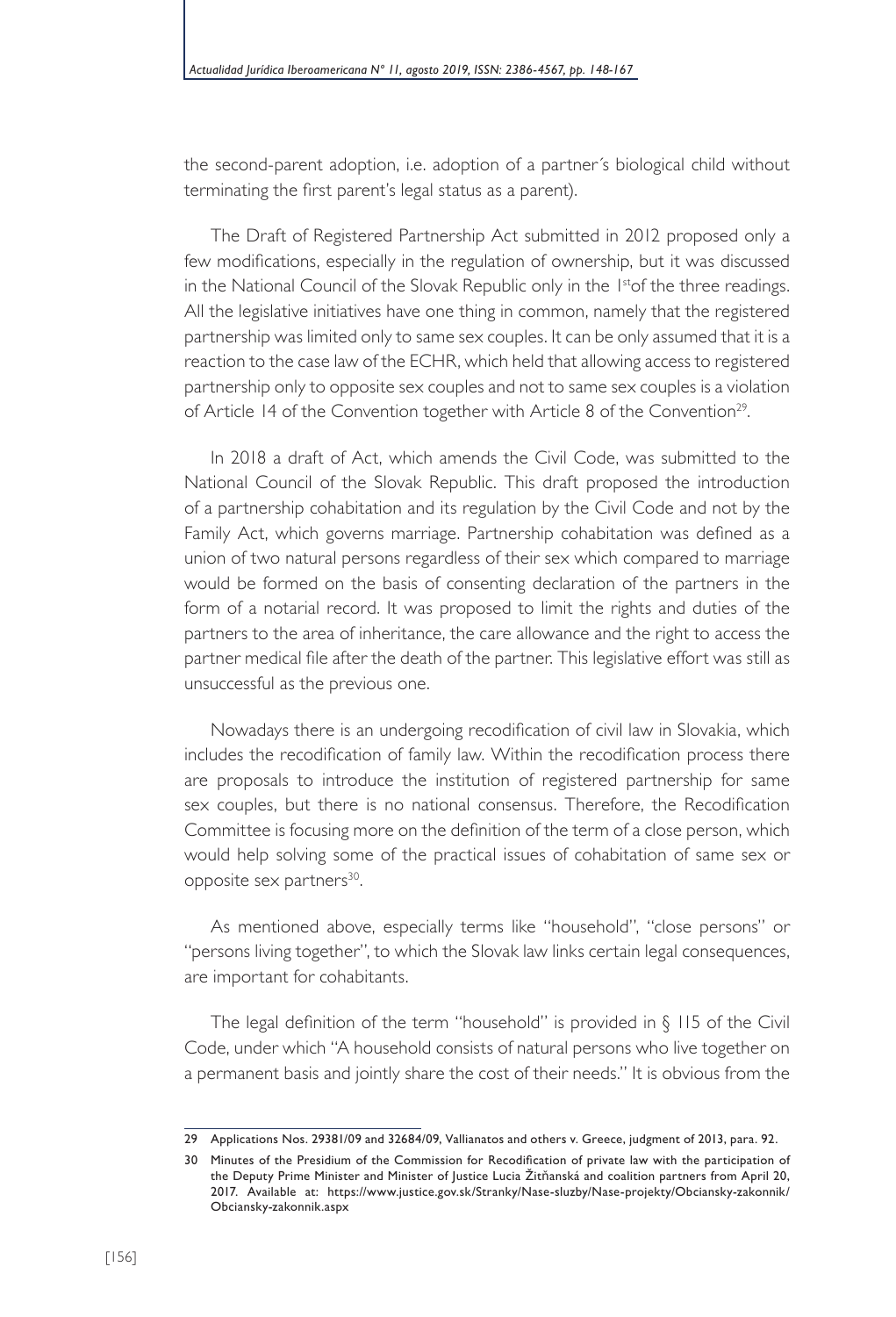definition that the legal term is quite broad and includes not only stable opposite sex or same sex couples, but also friends and relatives. Essential is the economic nature of their coexistence. Household members share their income and all the possessions<sup>31</sup> in comparison with the common living of different subtenants who indeed share the rent and housing costs but otherwise do not share their income. The case law of the Slovak courts regulates that this term covers also situations, where household members are not living together, e.g. due to health or housing reasons, even though they are in stable relationship and take care of the common household<sup>32</sup>. Although the stability of the relationship is determined primarily by the person´s intent to coexist in a household for unlimited time, the particular duration of common household is required under some provisions of the Civil Code to grant specific rights, e.g. a cohabitant inherits in the second group under § 474 Section 1 of the Civil Code only if he or she had lived with the deceased person at least one year before his or her death in a common household<sup>33</sup>.

A lot of other provisions of the Civil Code refer to the household e.g. § 706 of the Civil Code which states, that if the lessee dies and the flat is not in the joint lease of spouses, then the persons who maintained the common household of the deceased lessee or who were dependent on maintenance by the deceased lessee shall become the lessees (joint lessees) if they lived with him in a common household for at least three years prior to his or her death and do not have their own flat.

The term close person is defined in § 116 of the Civil Code as "a relative in a direct line of descent, sibling and spouse. Other persons in a family or similar relation shall be deemed to be close to each other if an injury suffered by one is reasonably felt by the other as his own". Under the Slovak legal theory the term close person includes stable cohabitation of partners despite of their sexual orientation. It is essential to examine whether the cohabitants are interested in one another, whether they help each other, if they live in a common household, the conditions in which they live together, etc."<sup>34</sup>

In general, the status of a close person, without differentiating if it is a spouse or other person, is significant in several legal institutions, e.g. under the § 140 of the Civil Code, if a co-ownership share is to be transferred, the co-owners shall have the right of pre-emption except where a transfer to a close person is concerned<sup>35</sup>.

<sup>31</sup> Fekete, I.: *Občiansky zákonník, 1. Zväzok,* Commentary, 3rd Edition, Eurokódex, Bratislava, 2017, p. 945.

<sup>32</sup> R 12/1968.

<sup>33</sup> Števček, M., Dulák, A., Bajánková, J., Fečík, M., Sedlačko, F., Tomašovič, M. et al: *Občiansky zákonník II, § 451 – 880,* Commentary, C.H.Beck, Prague, 2015, p. 726.

<sup>34</sup> Števček, M., Dulák, A., Bajánková, J., Fečík, M., Sedlačko, F., Tomašovič, M. et al: *Občiansky zákonník,* cit., p. 721.

<sup>35</sup> § 140 of the Civil Code.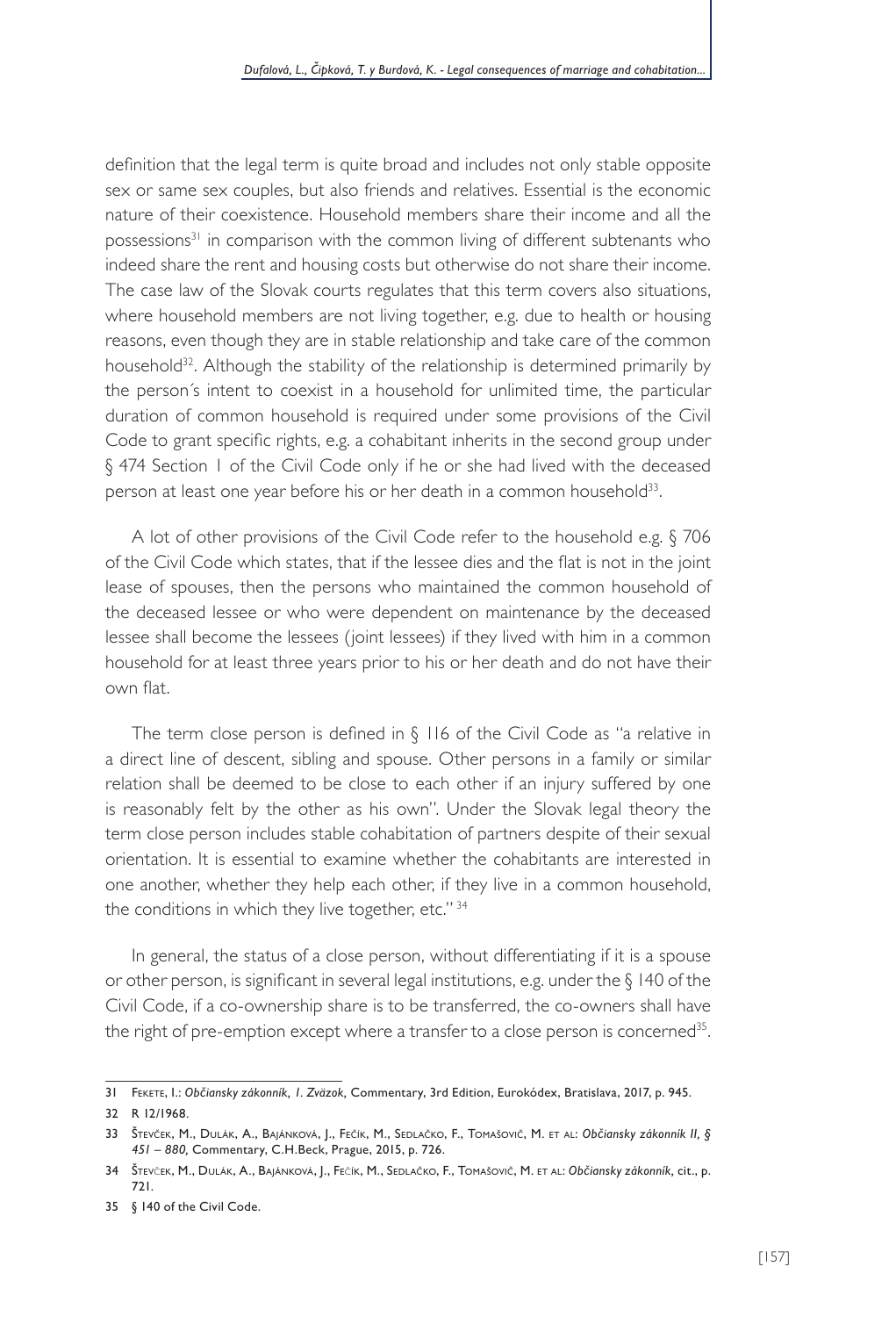Under the Civil Procedural Code the witness is entitled to refuse to testify if their testimony would thereby cause the possibility of criminal prosecution of persons close to him<sup>36</sup>, etc.

However, neither the status of a close person, member of the household, or persons living together in general, will provide the cohabitant with several significant benefits in the property and non-property areas that the legal order grants only to the spouses and which were mentioned above<sup>37</sup>.

The question is whether it is possible and if so in which areas to achieve the legal consequences similar to the legal consequences of marriage through an agreement concluded between cohabitants.

The Slovak legal theory came to the conclusion that if the cohabitants live in a household and satisfy their needs together or the voluntarily provide maintenance for one another, such situation does not give rise to liability for unjust enrichment under  $§$  451 of the Civil Code, because there is an implicitly concluded agreement between partners which provide the legal basis for such performance<sup>38</sup>.

Cohabitants can conclude also formal pension agreement according to the § 842 of the Civil Code that shall establish the right of a person to be paid a certain pension for life or for an indefinite period of time stipulated in another manner. The reason for providing a pension does not have to be explicitly stated in the pension agreement and the contractual obligation to provide pension can exist without any reciprocal obligation. Unlike spousal maintenance obligation, the disadvantage of this contractual pension is that this income is taxable and must be declared<sup>39</sup>

According to the Slovak case law, it is not possible to establish tenancy by the entirety between cohabitants by contract because it is reserved only to married couples. Therefore, under the Slovak law, cohabitants acquire property to sole ownership or to common ownership<sup>40</sup>.

Furthermore, it is possible to contractually achieve mutual representation of cohabitants based on power of representation<sup>41</sup>. In comparison, spouse may represent the other spouse in usual affairs and receive usual performances without

<sup>36</sup> § 201 of the Civil Dispute Order.

<sup>37</sup> See chapter 1.

<sup>38</sup> Gregorová, Z., Králičková, Z.: "Nesezdané soužití", cit., p. 211.

<sup>39</sup> Števček, M., Dulák, A., Bajánková, J., Fečík, M., Sedlačko, F., Tomašovič, M. et al: *Občiansky zákonník,* cit., pp. 3039- 3040.

<sup>40</sup> Králičková, Z.: *Autonomie vůle,* cit., p. 206.

<sup>41</sup> § 31 of the Civil Code.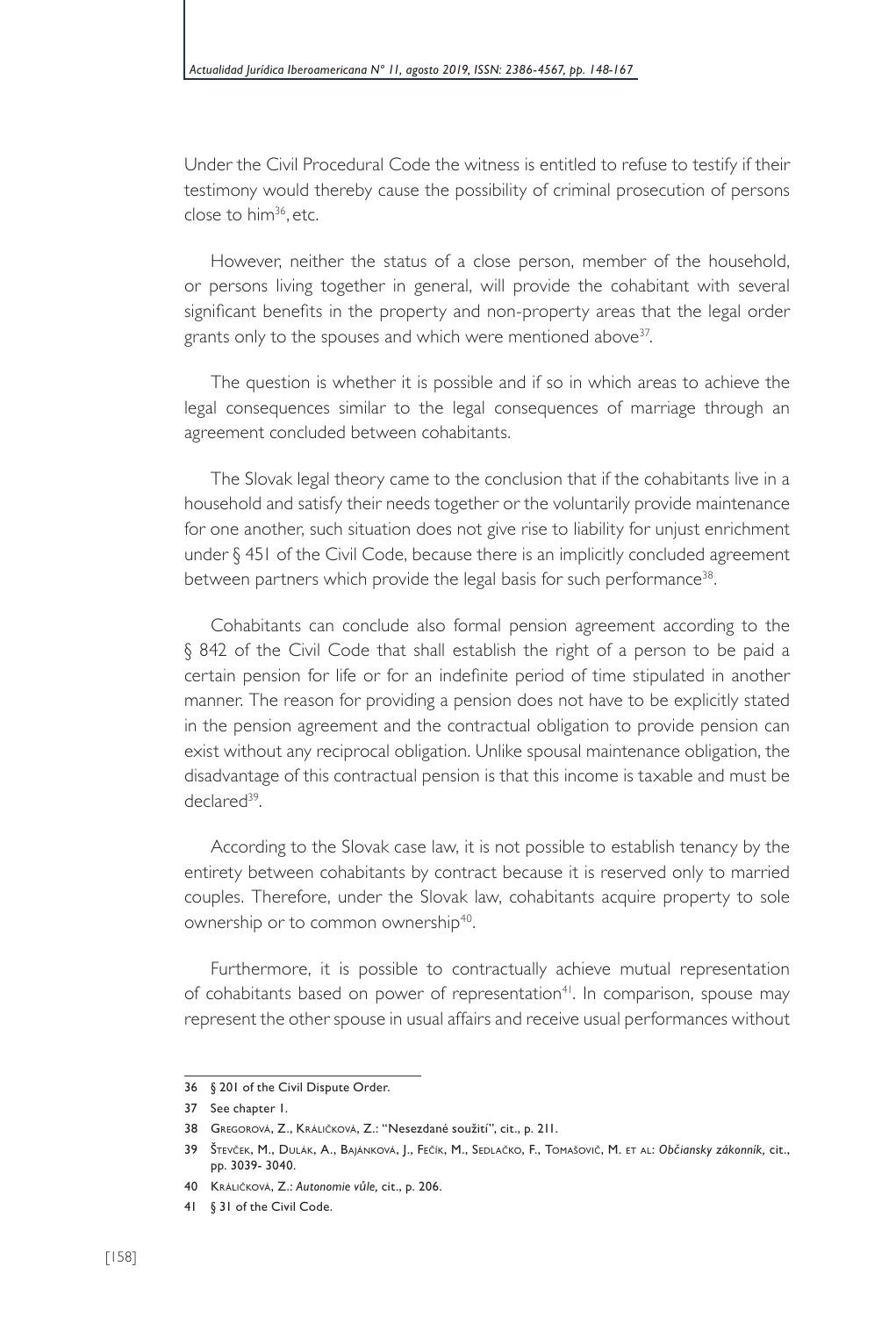power of representation or special agreement. Conduct of one spouse in arranging for usual affairs of the family binds both spouses jointly and severally.<sup>42</sup> In other than usual affairs, the spouses like the cohabitants, can be represented by power of representation.

## IV. MARRIAGE, REGISTERED PARTNERSHIP AND SLOVAK PRIVATE INTERNATIONAL LAW.

The Slovak Private International Law is codified in the Act on Private International Law and Rules of International Procedure (PILA)<sup>43</sup>, and reflects the Slovak substantive regulation analysed above since it contains conflict-of-law rules only regarding the institution of marriage. There is no conflict of law regulation regarding registered partnerships, civil unions or cohabitation, and no legislative proposal exists for changing the current autonomous Slovak conflict-of-law rules.

The Slovak Republic is a contracting party to the Hague Convention of 1 June 1970 on the Recognition of Divorces and Legal Separations; however, is not a contracting party to the Hague Convention of 14 March 1978 on the Law Applicable to Matrimonial Property Regimes, nor to the European Convention on the Recognition of Registered Partnerships. Slovakia does not participate in enhanced cooperation in the area of the law applicable to divorce and legal separation<sup>44</sup>, nor that of jurisdiction, applicable law and the recognition and enforcement of decisions in matters of matrimonial property regimes<sup>45</sup>, nor that of jurisdiction, applicable law and the recognition and enforcement of decisions in matters of the property consequences of registered partnerships<sup>46</sup>.

The conflict-of-law rules on marriage are also contained in bilateral agreements on mutual legal assistance that are binding on the Slovak Republic and Ukraine, Russia, Hungary, etc. However, there is no conflict-of-law rule concerning samesex marriage, registered partnerships or cohabitation in any of these bilateral agreements, which is most likely a consequence of the fact that they were concluded before 1990.

<sup>42</sup> § 20 of the Family Act.

<sup>43</sup> Act No. 97/1963 Coll. on Private International Law and Rules of International Procedure as amended.

<sup>44</sup> Council Regulation (EU) No 1259/2010 of 20 December 2010 implementing enhanced cooperation in the area of the law applicable to divorce and legal separation.

<sup>45</sup> Council Regulation (EU) 2016/1103 of 24 June 2016 implementing enhanced cooperation in the area of jurisdiction, applicable law and the recognition and enforcement of decisions in matters of matrimonial property regimes.

<sup>46</sup> Council Regulation (EU) 2016/1104 of 24 June 2016 implementing enhanced cooperation in the area of jurisdiction, applicable law and the recognition and enforcement of decisions in matters of the property consequences of registered partnerships.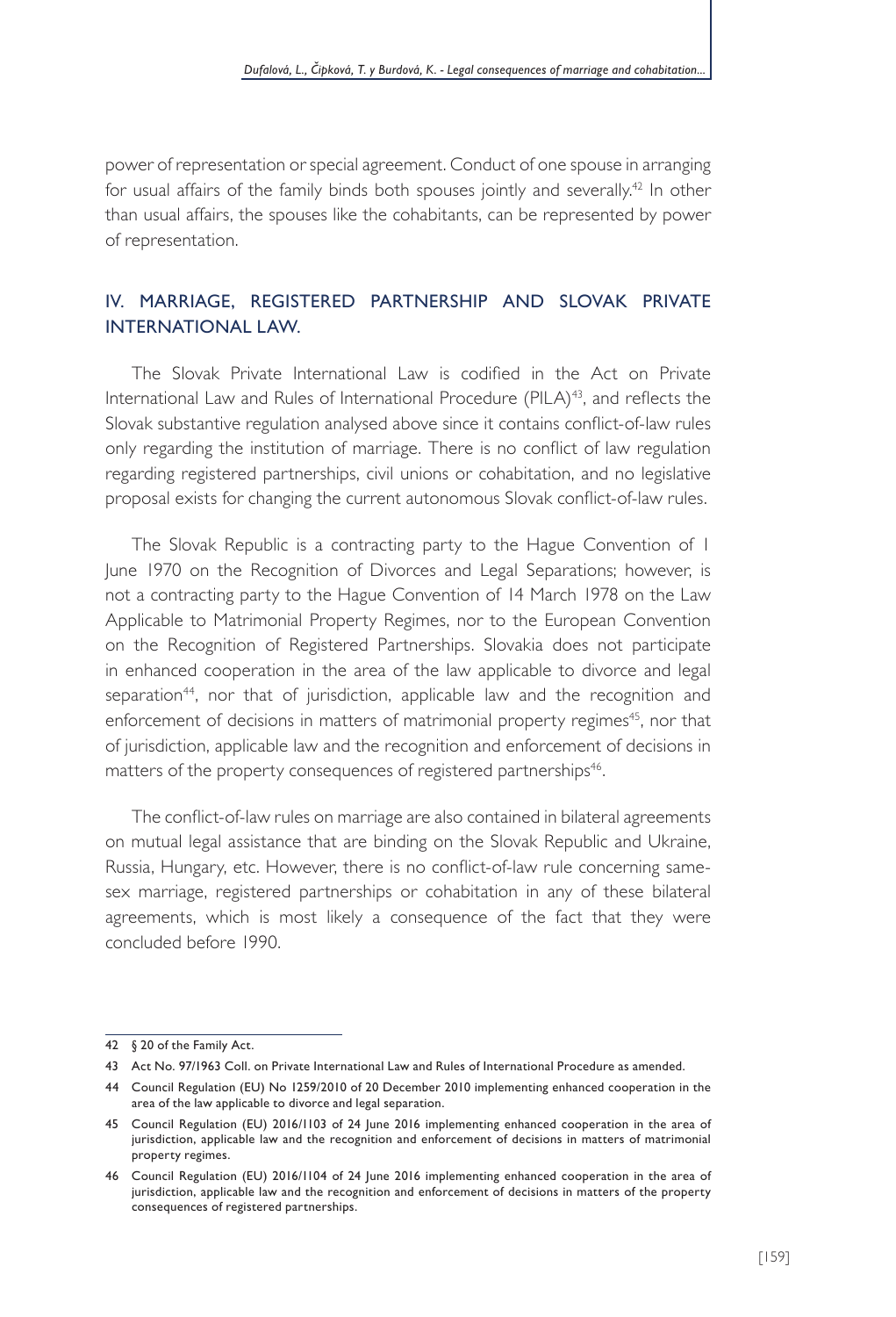Given the above, this section will focus on determining the basic theoretical backgrounds for clarifying possible Slovak approaches to three questions, namely:

1. Whether a same-sex couple consisting of two foreigners would be allowed to get married before the Slovak authorities;

2. Whether same-sex marriage valid under foreign law would be recognised under the Slovak law and/or same-sex spouses would be granted particular rights based on such marriages; and

3. How can a registered partnership and cohabitation be qualified under the Slovak Private International Law?

## 1. Access of same-sex Couples to marriage under the Slovak Private International Law.

To consider the question of whether a same-sex couple of foreigners would be allowed to get married before the Slovak authorities, it is necessary to refer to provisions  $\S$  19 and 20 of PILA<sup>47</sup>.

PILA stipulates that the form of celebration of a marriage shall be governed by the law of the place where the marriage is celebrated (lex loci celebrationis), but the legal capacity of a person to marry and the conditions of validity of such a marriage shall be governed by the law of the state of nationality of the parties to be married (lex patriae). The question of whether a same-sex marriage may be validly concluded shall be assessed under the conflict-of-law rule relating to the conditions of validity of the marriage and, if the spouses are foreign nationals, the law of their nationalities will govern this decision. If the foreign applicable law allows same-sex couples access to marriage, the question becomes whether the effects of the application of such foreign provisions would be incompatible with the fundamental principles of the Slovak political, social and legal systems.

To answer this question it is necessary to start with the constitutional definition of marriage as a unique union of a man and a woman, and to consider the opinion of the Constitutional Court of the Slovak Republic that marriage is a matter of public interest<sup>48</sup>. It is also important to bear in mind that the principle that marriage is a union between one man and one woman is a fundamental principle of Slovak family law. Therefore, we consider that the Slovak authorities would reject the application of foreign law that would allow a same-sex marriage, because this violates Slovak ordre public. The implications of the application of

<sup>47</sup> There are only some bilateral treaties e.g. concluded with Bulgaria, Poland, Hungary or Romania that take precedence over § 19 and 20 of PILA in particular case.

<sup>48</sup> Constitutional Court of the Slovak Republic, decision PL. of the CC 24/2014 from October 28, 2014.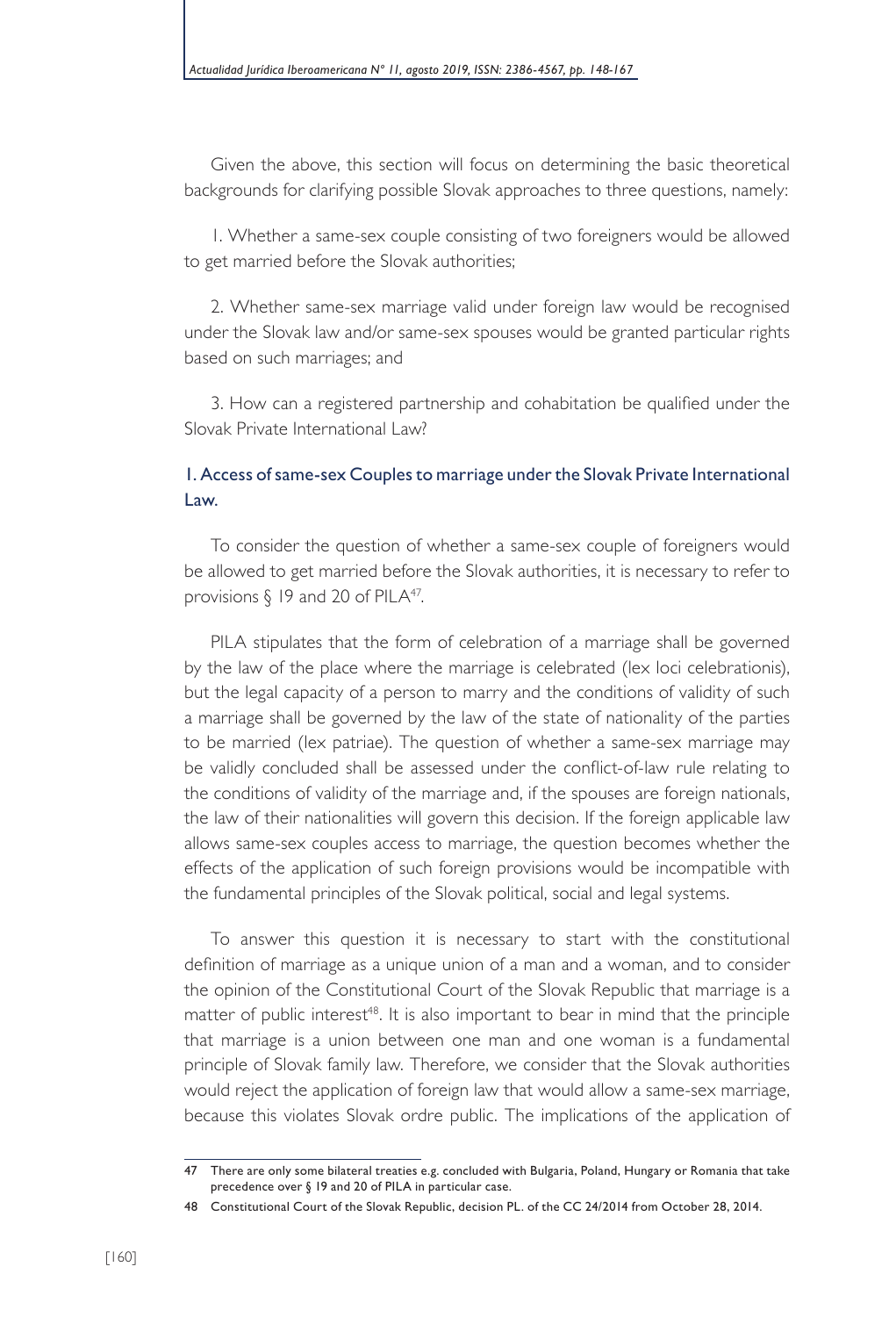foreign law would create a situation in Slovakia that is not compatible with one of the fundamental principles of the Slovak law.

This conclusion is also supported by the wording of provision § 22a of the Act on Registries as amended<sup>49</sup>, which explicitly excludes the formal registration of marriages that are contrary to the Slovak law.

## 2. Recognition of same-sex marriage celebrated abroad and the Slovak Private International Law.

First, it is necessary to emphasise that the Slovak Private International Law shall have the widest possible respect for the legal traditions and legal orders of other States. This should ensure legal certainty for the parties of cross-border legal relationships that have been created abroad in a bona fide manner<sup>50</sup>.

However, the concept of public policy (ordre public) implies that subjective rights acquired abroad, as well as legal relationships established abroad, which are unacceptable for the domestic law cannot be legalised in the area of domestic  $law<sup>51</sup>$ .

These theoretical assumptions are reflected in § 20a of the PILA, which states that: "Marriage concluded abroad by a Slovak national before an authority other than an authority of the Slovak Republic duly authorized is valid in the Slovak Republic provided it is valid in the State before whose authority it was concluded and none of the circumstances excluding the conclusion of marriage under the Slovak substantive law existed".

The circumstances excluding the conclusion of the marriage are defined in provisions § 9 to 17 of the Family Act and include marriage impediments sanctioned by the nullity of marriage<sup>52</sup> as well as marriage impediments sanctioned by the nonexistence of marriage<sup>53</sup>. Spouses being of the same sex is not explicitly mentioned as a marriage impediment, but current Slovak legal theory supports the view that circumstances excluding the conclusion of marriage result also from  $\S$  1<sup>54</sup> of the Family Act, which expresses the essence of marriage under the Slovak law. Hence, marriage may not be concluded between two people of the same sex according

<sup>49</sup> Act No. 154/1994 on Registries as amended.

<sup>50</sup> Varšo, J.: *Ordre public v medzinárodnom súkromnom práve,* Candidate dissertation thesis, Univerzita Jána Ámosa Komenského v Bratislave, Košice, 1985, p.195.

<sup>51</sup> Varšo, J.: *Ordre public,* cit., p. 188.

<sup>52</sup> E.g. violation of the monogamy principle, consanguinity, incapacity.

<sup>53</sup> E.g. vis absoluta, concluding a marriage with a person younger than 16 years.

<sup>54</sup> § 1 of the Family Act stipulates: "1. Marriage is a union of a man and of a woman entered into based on a free and complete consenting declaration of the man and woman that they jointly enter into a marriage".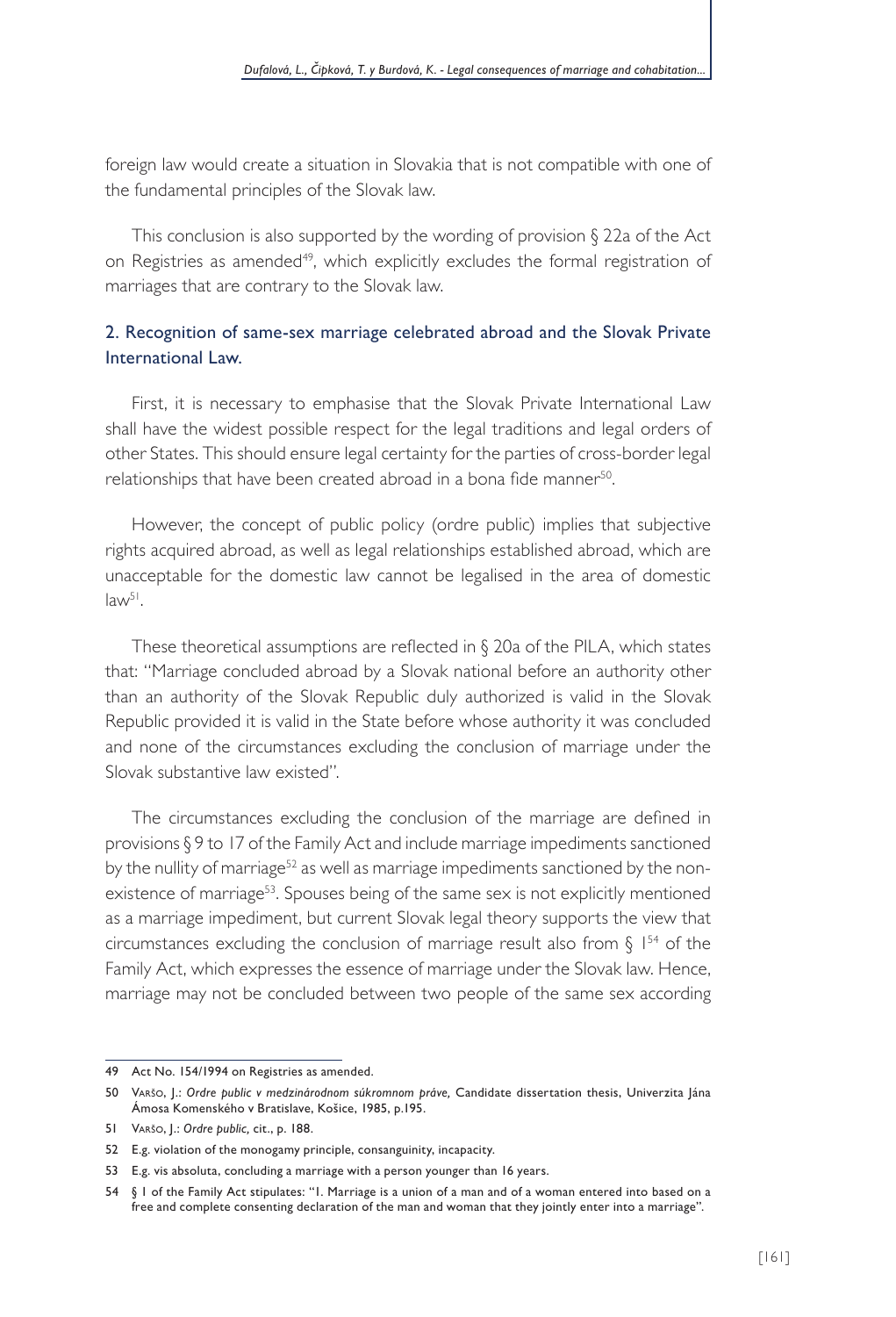to Slovak substantive law<sup>55</sup>. From § 20a of the PILA, this means that marriage of a Slovak national to another person of the same sex, even if concluded legitimately abroad, will not be valid in Slovakia. We suppose that this provision is applicable also in cases where the validity of a marriage arises as a preliminary question in the context of private law disputes on matters such as maintenance or succession.

The validity of same-sex marriages concluded by foreign nationals abroad shall be considered under § 19 and § 20 of PILA, as mentioned above. We suppose that Article 41, Section 1 of the Constitution of the Slovak Republic, which allows only a union between a man and a woman to be legally labelled as marriage<sup>56</sup>, prevents same-sex marriage concluded by foreign nationals abroad from being considered valid in Slovakia. Nevertheless, this conclusion applies only to full recognition of same-sex marriage; i.e., a full equalisation of a foreign same-sex marriage with an opposite-sex marriage concluded before Slovak authorities.

However, there is another situation to consider – that where a proceeding is brought by the foreign spouse in domestic court to obtain spousal maintenance or to claim a right to inheritance based on a same-sex marriage concluded abroad<sup>57</sup>. In such cases, the validity of marriage arises as a preliminary question.

Current Slovak legal theory does not offer any comprehensive theoretical approach to such a situation. However, we assume that an analogy can be drawn with polygamous marriage cases, which have been considered in the (Czech)Slovak legal theory by Varšo<sup>58</sup>, Valentovič and Tomko<sup>59</sup>, Ďuriš<sup>60</sup>, Kučera<sup>61</sup>, and Rohlík<sup>62</sup>, especially in the context of public policy exceptions and preliminary questions.

Tomko and Valentovič state that: … in case that several wives of a deceased who was foreign national or children from a polygamous marriage claim an inheritance before the Slovak court, it should recognize the effects of the foreign polygamous marriage and acknowledge the right to them. In this case, the provisions of Slovak law on monogamy will not have a character, which would exclude the possibility

<sup>55</sup> Cirák, J., Pavelková, B., Števček, M.: *Rodinné právo,* Heuréka, Šamorín, 2010, p. 53.

<sup>56</sup> Constitutional Court of the Slovak Republic, decision PL. of the CC 24/2014 from October 28, 2014.

<sup>57</sup> Varšo, J.: *Ordre public,* cit., p. 192.

<sup>58</sup> Varšo, J.: *Ordre public,* cit., p. 195.

<sup>59</sup> Tomko, J., Valentovič, Z.: *Medzinárodné právo súkromné: všeobecná časť,* 3rd Edition, Právnická fakulta Univerzity Komenského v Bratislave, 1989, p. 251.

<sup>60</sup> Ďuriš, M.: "Výhrada verejného poriadku v slovenskom medzinárodnom práve súkromnom" in Lysina, P., Ďuriš, M., Haťapka, M. et al: *Medzinárodné právo súkromné,* C.H.BECK, Bratislava, 2016, pp. 548-576.

<sup>61</sup> Kučera, Z.: *Mezinárodní právo soukromé,* 7th Edition, Doplněk Publishing, Brno, 2009, p. 196.

<sup>62</sup> Rohlík, J.: "Preliminární a incidenční otázky v československém mezinárodním právu soukromém", Časopis pro mezinárodní právo*,* 1968, vol. 12, pp. 80-90.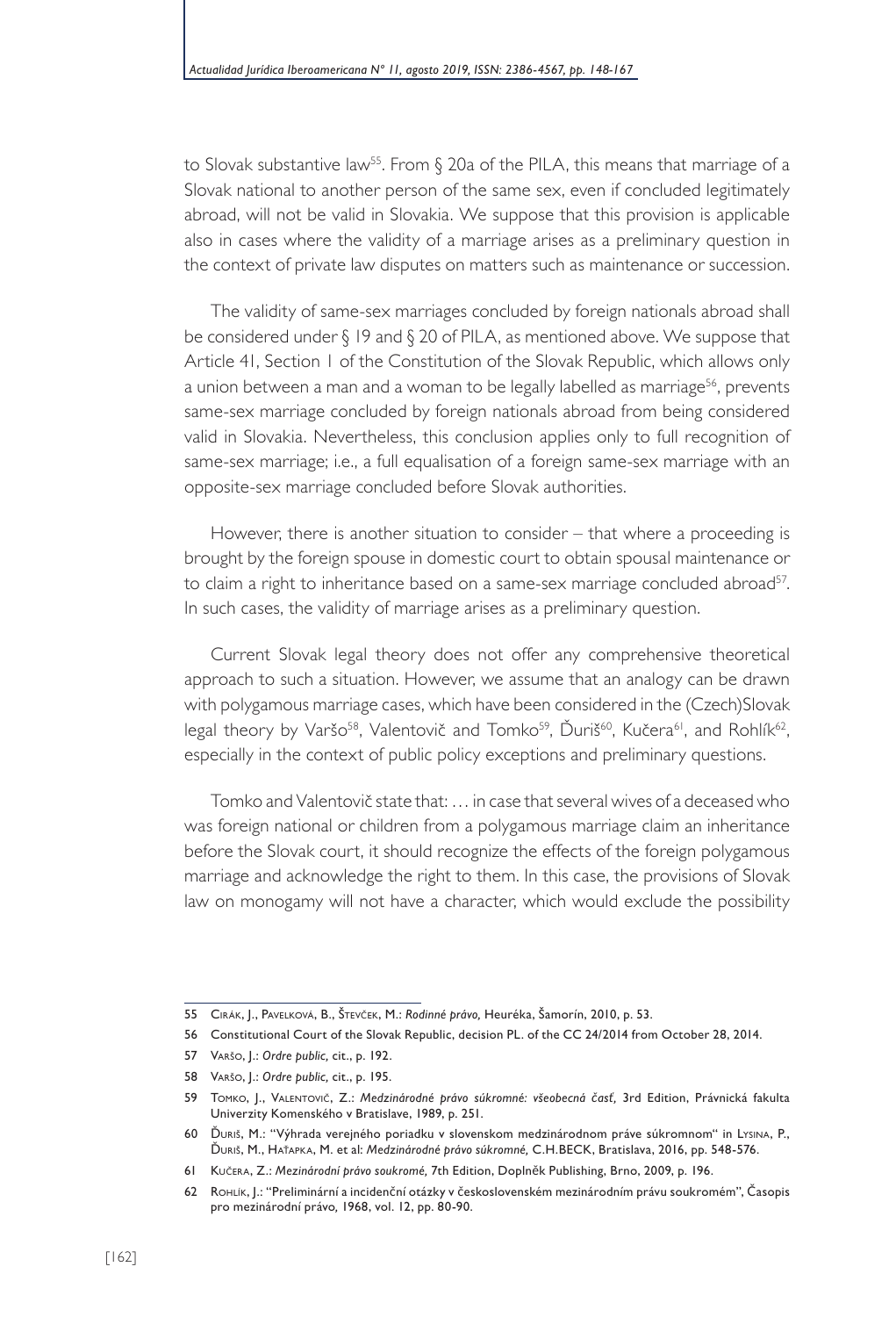of granting legal effects to foreign acts based on otherwise non-applicable foreign  $law<sup>63</sup>$ .

Kučera suggests the same approach, further adding: It would not be correct to impose our ideas about what is a proper family constellation on the foreign social environment. In such cases, a refusal of the effect of a polygamous marriage concluded abroad would lead to harsh and unfair treatment for a woman from such marriage. The relation of this case to the forum state is not as intensive as the application of a foreign law deemed to be unacceptable<sup>64</sup>.

Ďuriš expands these conclusions even to cases of polygamous marriage concluded by a Slovak national abroad<sup>65</sup>. Varšo<sup>66</sup> comes to the same conclusion, albeit following a different line of legal reasoning. He states that, in cases of preliminary questions, the impact of domestic ordre public on legal relationships created abroad is minimal and domestic courts shall recognise legal relationships created abroad and valid under the applicable law, determined by either the conflict-of-law rules legis causae or legis fori67.

Given the above, we suppose that, in cases where the question of the validity of a foreign same-sex marriage is considered by the Slovak courts as a preliminary question, the intensity of relation of the case is not sufficient, in many cases, to activate the public policy reservation. However, we suppose that this conclusion cannot be expanded to cases of same-sex marriages concluded by a Slovak national abroad. In such cases, it would be necessary to apply § 20a of the PILA, as discussed above.

We can assume that a marriage of foreign same-sex nationals concluded abroad cannot be fully recognised in Slovakia. However, it is likely that if the question of the validity of the marriage is raised in other proceedings, the same-sex couple can be granted particular rights applicable to a valid marriage, where these are not in breach of Slovak public policy (e.g., inheritance rights, maintenance obligations, etc.).

<sup>63</sup> Tomko, J., Valentovič, Z.: *Medzinárodné právo súkromné,* cit., p. 102.

<sup>64</sup> Kučera, Z.: *Mezinárodní právo soukromé,* cit., p. 196.

<sup>65</sup> Ďuriš, M.: "Výhrada verejného poriadku", cit., p. 132.

<sup>66</sup> Varšo, J.: *Ordre public,* cit., p. 188.

<sup>67</sup> Current Slovak legal doctrine on preliminary questions is unsettled. Under the prevailing opinion, conflict of law rules of lex fori should be preferred. However, conflict of law rules of legis causea could be admitted but exceptionally. Compare Csach, K., Gregová Širicová, Ľ., Júdová, E.: Úvod do medzinárodného *práva súkromného a procesného,* 2nd Edition*,* Wolters Kluwer, Bratislava, 2018, p. 102.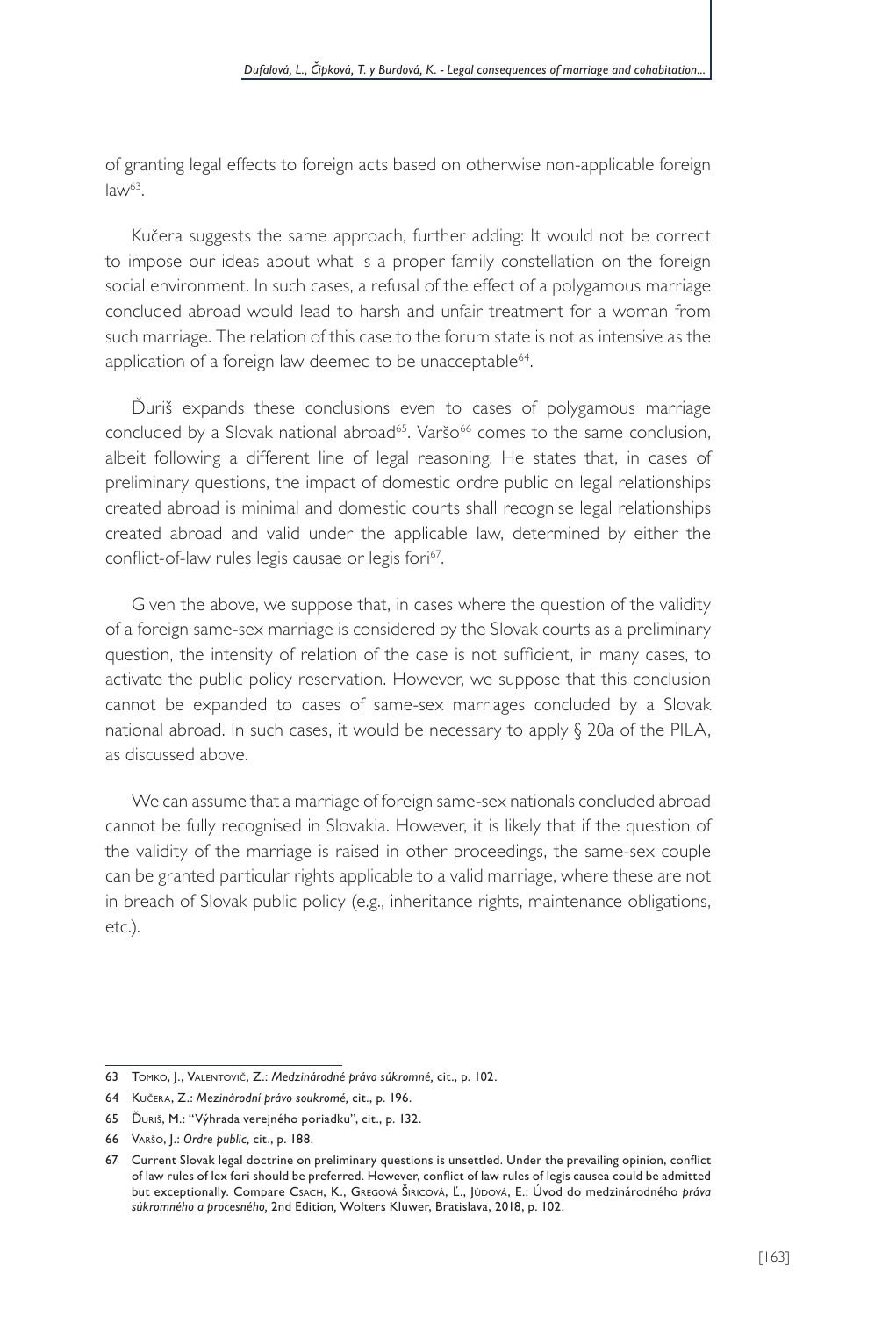### 3 Registered partnership and cohabitation under the Slovak Private International Law.

The registered partnership is an unknown legal category in Slovak substantive and private international law; therefore, a problem arises in terms of applying the existing Slovak conflict-of-law rules when, for example, a claim is based on a registered partnership concluded abroad.

Two possible solutions to this characterisation problem should be taken into consideration. The first is to apply the autonomous conflict-of-law rules concerning contractual relationships, and the second is to invoke conflict-of-law rules governing the personal and property relations of spouses.

We propose that the preferable solution is to extend the scope of the conflict-of-law rule concerning personal and property effects of marriages to also cover personal and property effects of registered partnerships, because such classification better corresponds to the function of this legal institution in foreign law than a mere contract.

However, it is possible that the provision of Article 41 of the Slovak Constitution may prohibit such a solution. We assume that this provision is relevant in the context of public policy reservations, but not before the determination of an applicable conflict-of-law rule. Therefore, the term 'spouse' as used in the scope of § 21 of PILA should be interpreted extensively to cover legal concepts unknown to Slovak law, such as registered partnerships and civil unions. <sup>68</sup> At the same time, we believe that referring to the law of the state of the common nationality of the parties in a registered partnership corresponds more appropriately with the reasonable and just regulation of such relationships than the applicable law governing contractual obligations.

The same qualification problem arises concerning cohabitation because there is no special conflict-of-law rule on cohabitation in PILA. In this case, the intentionally informal nature of the relationship could be used as an argument for the application of autonomous conflict-of-law rules regarding contractual obligations.<sup>69</sup>

#### V. CONCLUSION.

In May 2019, the governing political party SMER-SD announced the preparation of a constitutional amendment on the ban of child adoption by same-sex couples,

<sup>68</sup> Current Slovak legal doctrine is unsettled concerning the qualification of registered partnership.

<sup>69</sup> Cohabitation is excluded from the scope of Rome I Regulation.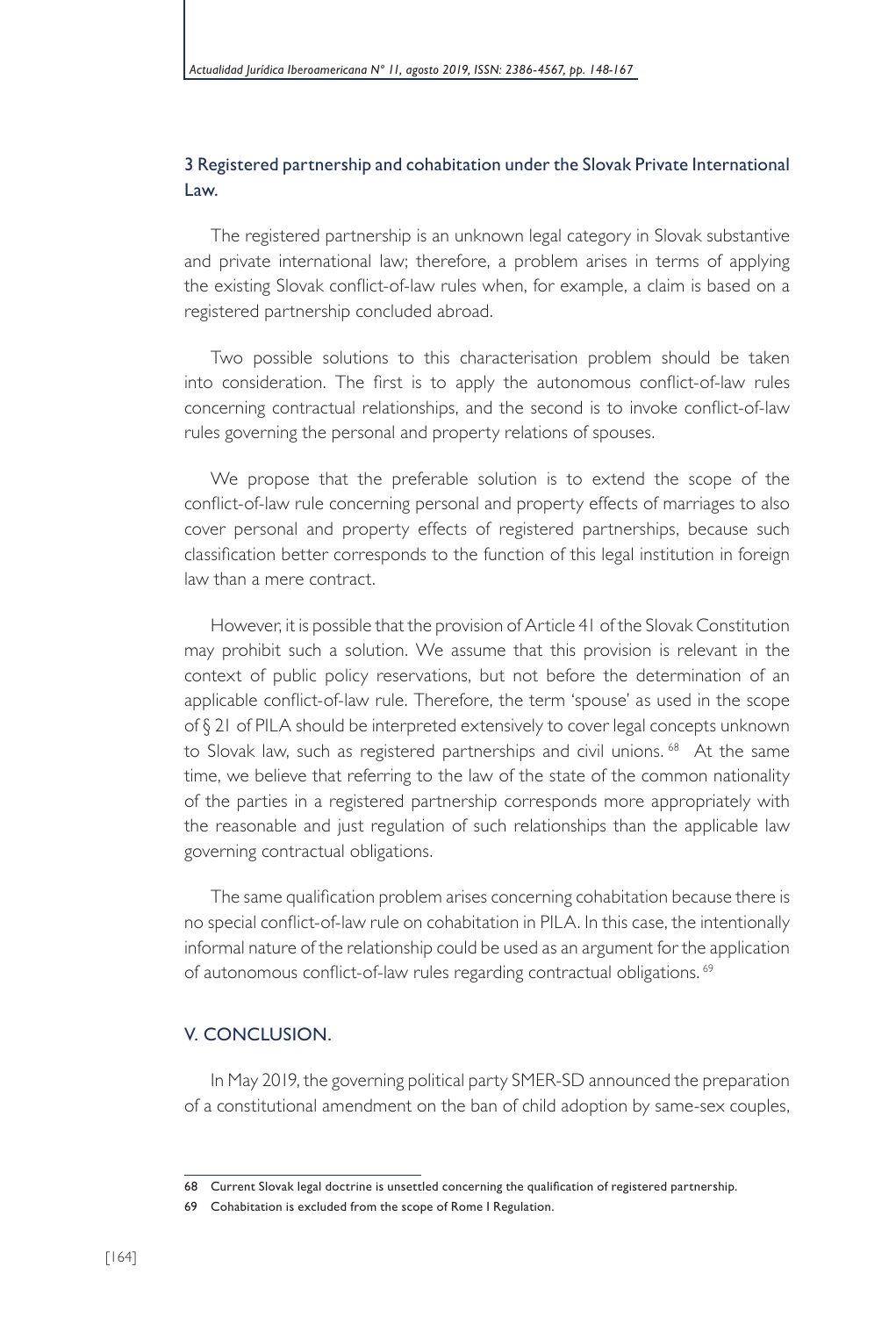which could have a particular impact on the Slovak Private International Law in terms of recognition of foreign adoption judgments.

The legal recognition of same-sex couples in the Slovak Republic is a current and polarising issue of debate. Academic discussions on this topic are also ongoing within the framework of the recodification of Slovak civil law, which should include family law.<sup>70</sup> However, some voices in academic circles are claiming that it is only a matter of time until the legal institute of registered partnership is introduced into Slovak law.

The improvement of legal regulation of cohabitation is also under discussion within the recodification process but only in terms of its consequences for property.

<sup>70</sup> Members of the Recodification Committee consider the sensitivity of family law topic including same-sex relationships to be the main reason why the process of recodification is so time-consuming.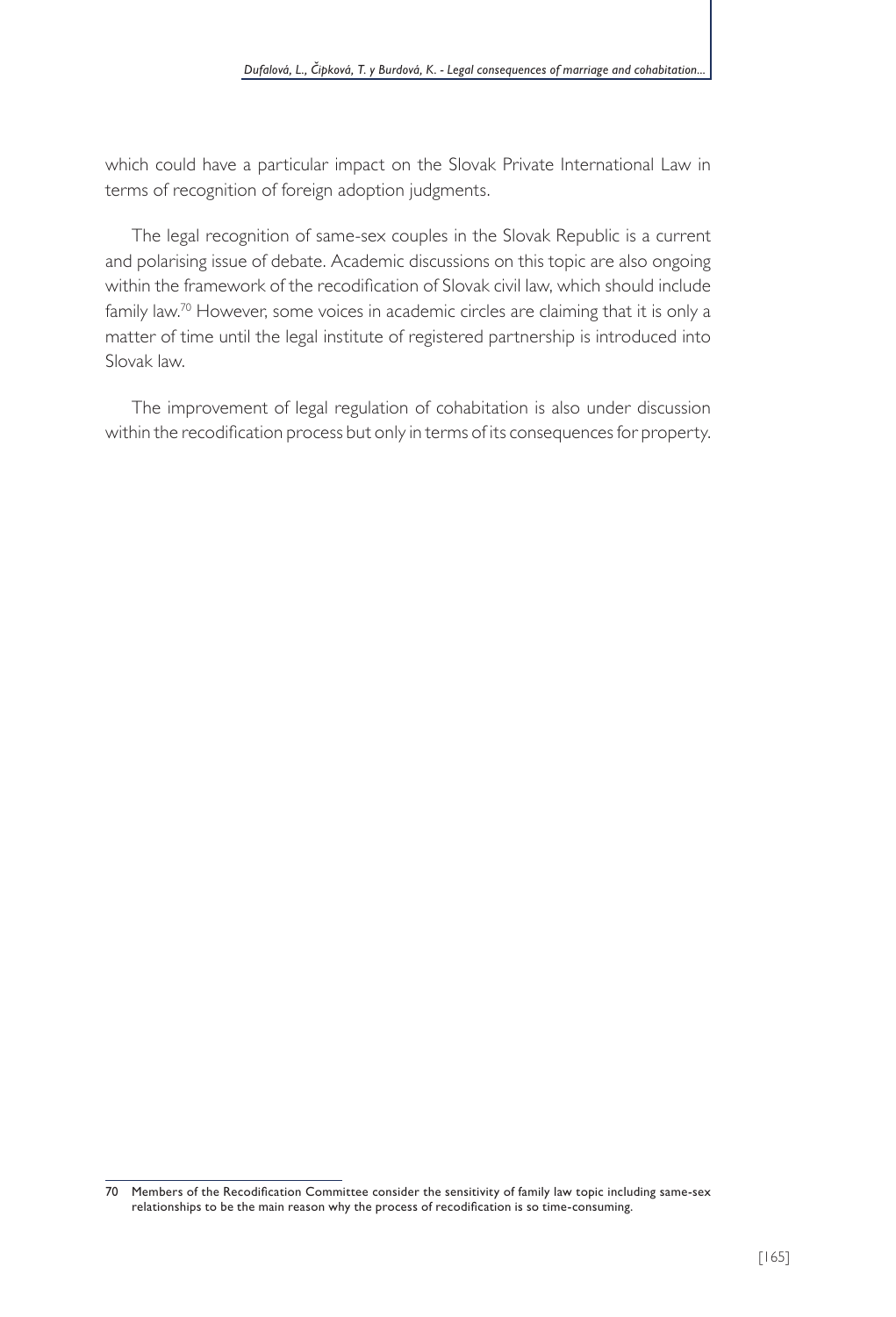### BIBLIOGRAFÍA

Cirák, J., Pavelková, B., Števček, M.: *Rodinné právo,* Heuréka, Šamorín, 2010.

Csach, K., Gregová Širicová, Ľ., Júdová, E.: Úvod do medzinárodného práva súkromného a procesného, 2nd Edition, Wolters Kluwer, Bratislava, 2018.

Fekete, I.: *Občiansky zákonník, 1. Zväzok,* Commentary, 3rd Edition, Eurokódex, Bratislava, 2017.

Gregorová, Z., Králičková, Z.: "Nesezdané soužití v právním řádu České republiky", *Právní rozhledy,* 1998, vol. 6, num. 5, pp. 209-214.

Králičková, Z.: *Autonomie vůle v rodinném právu v česko- italském porovnání,* Masarykova Univerzita, Brno, 2003.

Kučera, Z.: *Mezinárodní právo soukromé,* 7th Edition, Doplněk Publishing, Brno, 2009.

Lysina, P., Ďuriš, M., Haťapka, M. et al: *Medzinárodné právo súkromné*, C.H.BECK, Bratislava, 2016.

Pavelková, B.: *Manželské právo,* Právnická fakulta Univerzity Komenského v Bratislave, Bratislava, 2003.

Pavelková, B.: *Zákon o rodine,* Commentary, 2nd Edition, C.H.BECK, Bratislava, 2013.

Pavelková, B., Kubíčková, G., Čečotová, V.: *Zákon o rodine,* Commentary, Heuréka, Šamorín, 2005.

Rohlík, J.: "Preliminární a incidenční otázky v československém mezinárodním právu soukromém", Časopis pro mezinárodní právo, 1968, vol. 12, pp. 80-90.

Šprocha, B., Vaňo, B., Bleha, B.: *Prognóza vývoja rodín a domácností na Slovensku do roku 2030,* INFOSTAT, Bratislava, 2014.

Števček, M., Dulák, A., Bajánková, J., Fečík, M., Sedlačko, F., Tomašovič, M. et al: *Občiansky zákonník II, § 451 – 880,* Commentary, C. H. Beck, Prague, 2015.

Tomko, J., Valentovič, Z.: *Medzinárodné právo súkromné: všeobecná časť,* 3rd Edition, Právnická fakutla Univerzity Komenského v Bratislave, Bratislava, 1989.